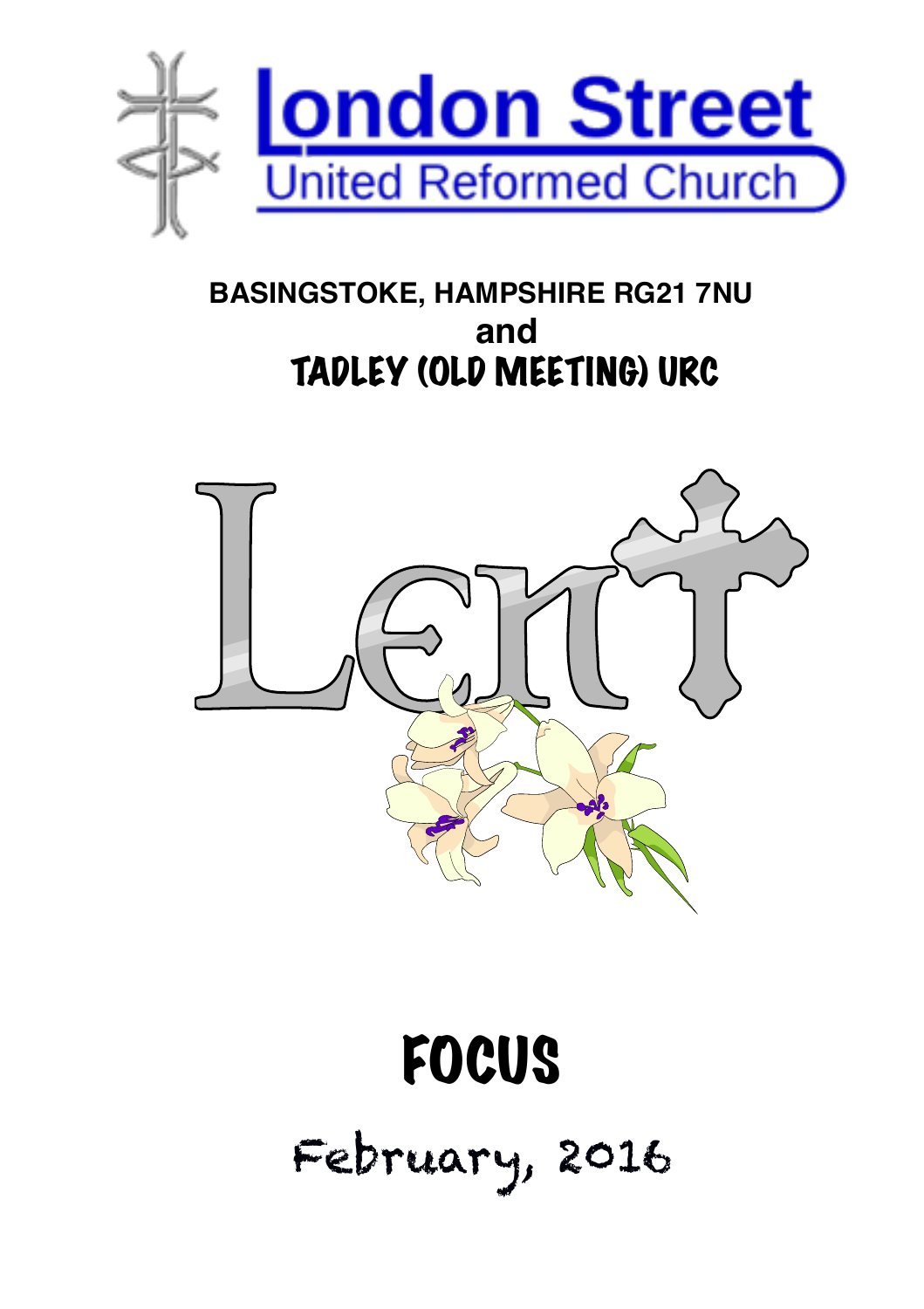#### CHURCH DIRECTORY Tel: 01256 477070 Website - [www.londonstreeturc.org.uk](http://www.londonstreeturc.org.uk) **MINISTER:** Revd Kay Blackwell **(Day off - Monday)** 6 Camberry Close Basingstoke RG21 3AG Tel: Vestry - 01256 242152 Mobile - 07582 056286 e.mail - **[revkayblackwell@gmail.com](mailto:revkayblackwell@gmail.com) CHURCH SECRETARY:** Mr Owen Collins 15 Cyprus Road Hatch Warren Basingstoke RG22 4UY Tel: 01256 477425 e.mail - **[secretary@londonstreeturc.org.uk](mailto:secretary@londonstreeturc.org.uk) TREASURER:** Karen Bell 47 Tobago Close, Popley, Basingstoke RG24 9PX e.mail - **[treasurer@londonstreeturc.org.uk](mailto:treasurer@londonstreeturc.org.uk) HALL LETTING:** Mr Peter Bentall 43 Cliddesden Road, Basingstoke RG21 3EP Tel: 01256 475547 e.mail: **[phbentall@hotmail.com](mailto:phbentall@hotmail.com) FOCUS:** Mrs Christine Robertson 1208 Skyline Plaza, Alencon Link, Basingstoke RG21 7AZ Tel: 01256 869968 e.mail: [christina774robertson@btinternet.com](mailto:christina774robertson@btinternet.com) Tadley (Old Meeting) URC  **10.30 every Sunday "TASTE" Youth Event at 7 pm in the Immanuel Centre** Minister: Revd Kay Blackwell Church Secretary: Paul Gross 22 Pelican Road, Pamber Heath RG26 3EN Tel: 0118 970 0809 e.mail: **[paulg@silchester.org](mailto:paulg@silchester.org)** Treasurer: Mark Ward 10 Hartleys, Silchester, Reading RG7 2QE e.mail: **[mandjward@hotmail.co.uk](mailto:mandjward@hotmail.co.uk)**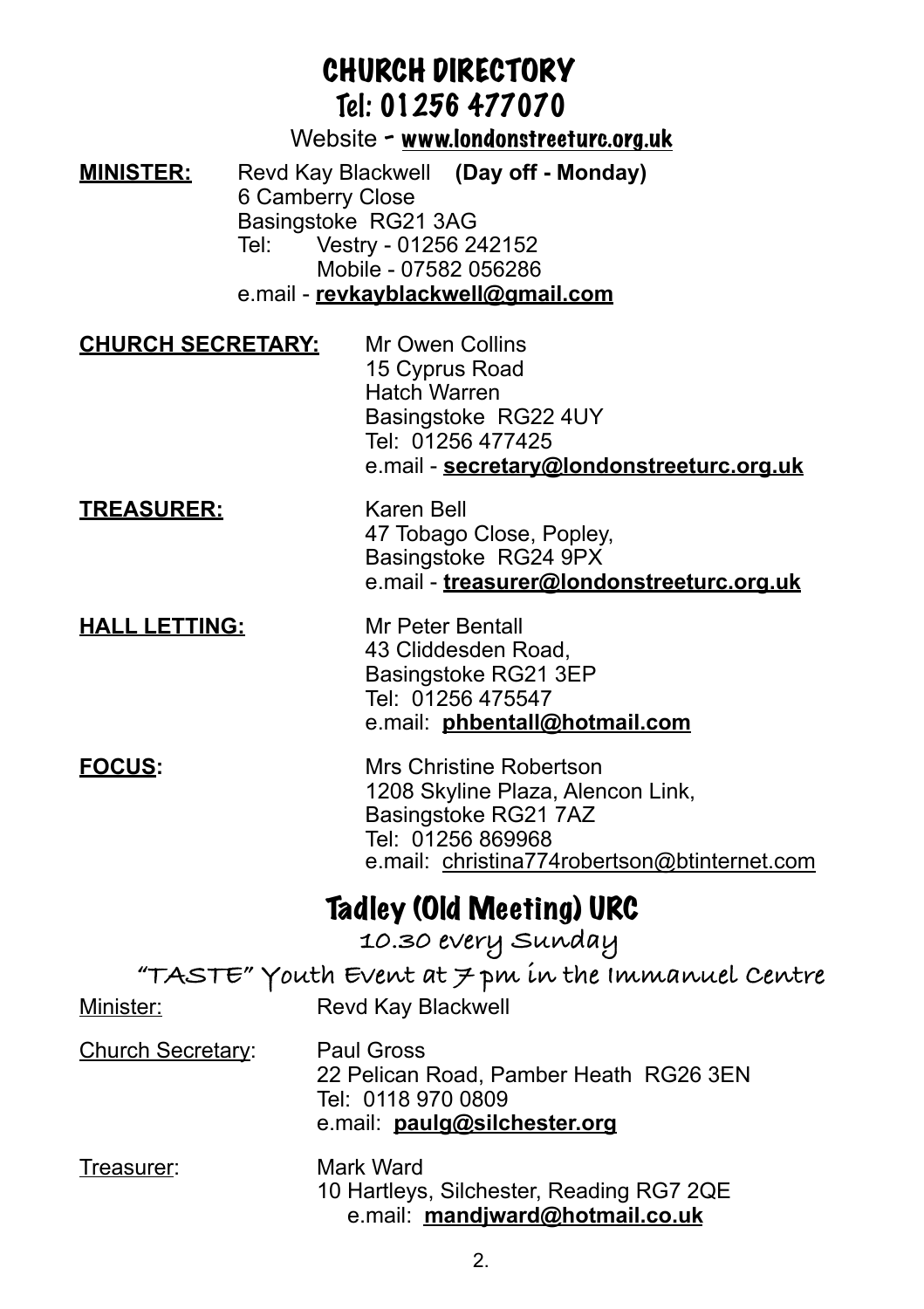### View from the Manse

#### Walking in faith

'A person's steps are directed by the LORD. How then can anyone understand their own way?'

(Proverbs 20:24)

London Street URC is, I believe being taken to a new level of faithfulness. I have preached and written about Joshua and the walls of Jericho *(Joshua 5:13-6: 16)* in relation to the journey into prayer happening at the URC church, especially in London Street. Since that letter, I feel that God, with regard to the youth café in London Street, has taken our prayer life to a whole new level of commitment and faithful expectation!

The youth café work has always been held in prayer before and after each session but I was concerned that those beyond the youth café teams themselves did not know either what to pray for or what was actually happening at the youth café. In order to deal with this, the café management team put three new processes in place. Firstly, regular e-mail newsletters are now being sent out to all of the main community café supporters. Secondly, we are holding monthly prayer meetings in the church on the last Friday of the month from 10am-12.00 to which all supporters and interested parties are invited and a record is then kept of the key Bible passages, prophetic pictures and prayers that come out of each session. Finally we are holding a commissioning service for the café at the start of each academic term, which again, all supporters and staff are invited to.

Having had a small group of rather troubled boys for some time as the main users of the youth Café, many other young people felt, so it seemed, unable to use the facilities. However, good and intensive work was done with this group over several years and **all** of them are now moving on into the world of work or universities. This is a real answer to our prayers as, at many stages, some could have taken much more negative roots in life and certainly would not have considered university as a path open to them. This then left the cafe with no new members to fill their shoes. Numbers were becoming very low and we often had no young people coming into the youth café at all. The youth café staff used this quiet time to do some in house training. Just before the summer holiday we also organised some fun street activities outside the church over three consecutive Wednesday afternoons during the Basingstoke festival (a circus skills workshop, a drumming workshop and an art workshop). This was done in order to raise the profile of the youth café whilst the children went past on their way home from school. In September, our numbers of attendees to youth café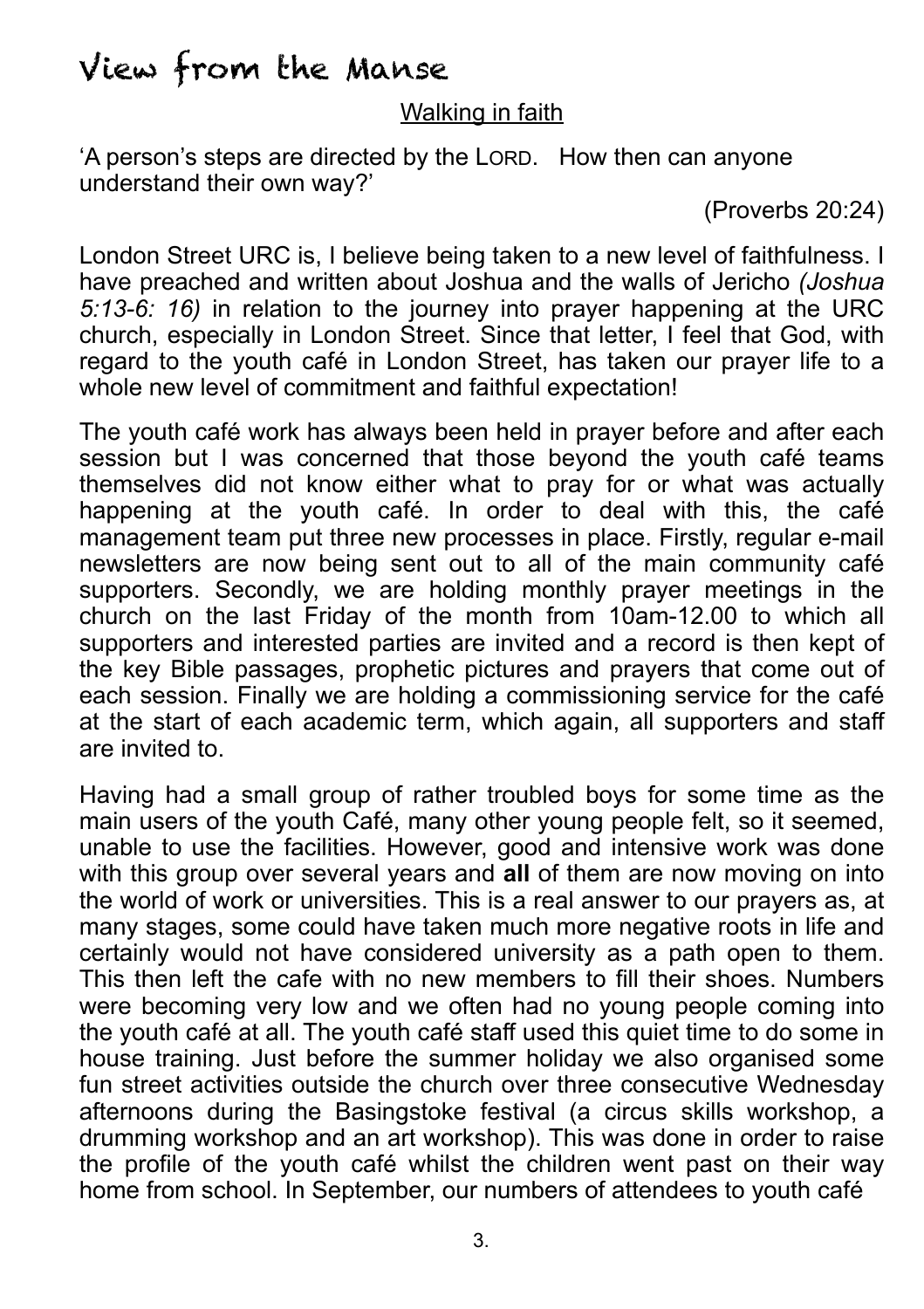were still sadly very poor and staff morale was becoming low. In the October Prayer session, a few of the team met, but they were, to be honest, feeling quite despondent. However, during that prayer session, through prayer, scriptures and discussion, we realised that God had actually been speaking to each one of us again about the walls of Jericho. Some time ago we had done a prayer walk around the local Costello school as there had been a problem with the head teacher in that school. Was this what we being asked to do again? No! This time we felt that we needed to be **more** faithful. This time we felt called to do seven weeks of Friday marches around the Costello School and on the seventh week, following the model of Joshua around Jericho, we needed to walk around the campus grounds seven times! We checked our diaries then and there. There were of course exactly seven Fridays until the School broke up! This was going to take very faithful commitment from us all and, especially on the last Friday, quite a lot of energy and determination as the seven walks around needed to be completed before the School broke up for Christmas at around 12.30pm. So a team of us met faithfully every Friday to march and pray and sometimes sing around the School grounds. We blessed that School for seven weeks and we pronounced the authority of Jesus over that site and on the seventh week we did so seven times around. We were faithful.

So what happened? after the first Friday walk, on the Monday afternoon, (the first youth café opening since the walk) two new boys, not met before, came into the café and seemed to make themselves at ease. After the second walk, two young girls walked in and asked the staff what they needed to do to become Christians. They were both led through prayer of commitment that afternoon and gave their lives to Jesus. After the third walk, one member of the café from a while ago returned with a new cohort of boys who stayed all afternoon and enjoyed using all of the equipment. After the forth walk, the new cohort of boys attended and a group that had not attended for at least a year and a half returned. After the fifth and sixth weeks of walks the group who come into the youth café on the way to Basingstoke youth orchestra came with new friends too and the new cohort of boys started coming to youth café on other days and bringing also a new group of girls. So, what about the seventh week? Well, after the seventh week was the Christmas break. We came back in January wondering what God may have in store for us as terms are often quiet in the first couple of weeks. On the first Monday of opening we had sixteen visitors, on Tuesday we had twenty one, on Wednesday we had thirteen and on Thursday we had sixteen visitors.

As it now stands, Youth café is now back to numbers that used to attend several years ago! What we desperately need now is more volunteer staff. If you like working with teenagers, or would like to give it a go, please call or e-mail me at London Street.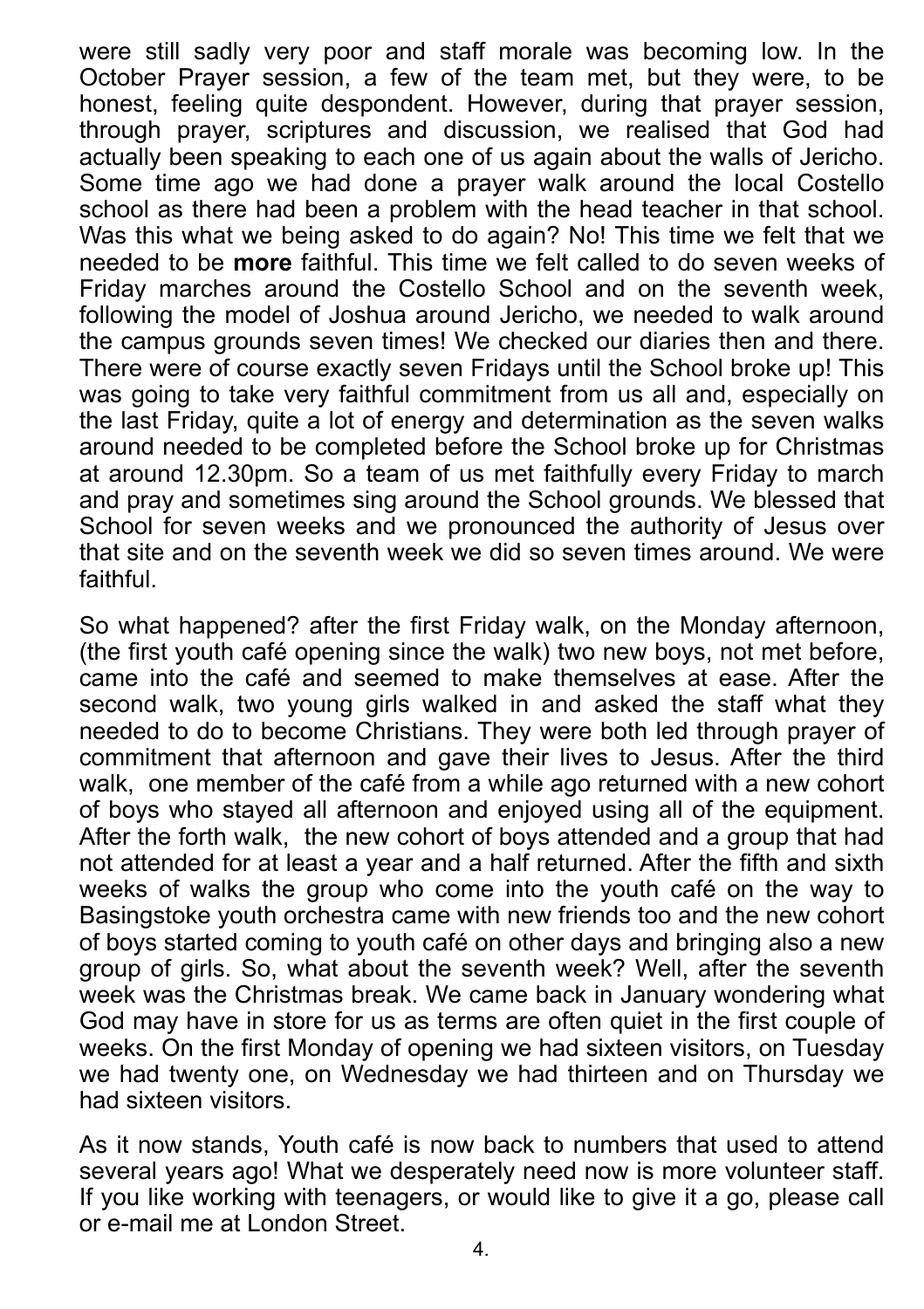So what has this taught us? Well, to increase our attention to what the Holy Spirit is telling us and to literally step out in faith! What next? At the moment we are taking delight in what the Lord is doing here. God has given us the desires of our hearts in a renewed and revived Youth café. We are going to see where God is leading us next by continuing to pray and serve in faith. Watch this space!

> 'Take delight in the LORD, and he will give you the desires of your heart. Commit your way to the LORD; trust in him and he will do this' (Psalm 37: 4-5)

Just a reminder to you all that London Street URC opens its church doors at 9.30am every weekday morning for half an hour of prayer. They open again at 12.15 for around fifteen minute's lunchtime prayer (half an hour on Wednesday). We are using the Ffald-y-Brenin Rhythm of prayer and psalm cycle as our structure. So, if any of you happen to be in town at those times please do feel free to join us, we'd love to have you with us. On Fridays we pronounce together blessings over the borough of Basingstoke and Deane. This feels like a very profound thing to be involved with. Not all prayer involves the physical fitness required for things like our prayer marches around the Costello School but just coming sitting and praying with your brothers and sisters in Christ feels powerful......come and join us and step into a faith journey that could transform both you, us and this town!

Yours in Christ, Kay



#### CIRCLE OF PRAYER:

Please remember the following in your prayers, together with their families, friends, carers, doctors and nurses:

**Short Term:** Elena; Beverley and John Cantwell; Doreen Dudman and family following the death of her husband, Ray;

Richard, Antonia, Grace and Zach Holland (Claire Macro's family in Canada); Claire Macro, Ron and Rosemary Martin; Helen Rolton; Beryl Welbrock and family following the death of David on Saturday 16<sup>th</sup> January, a former Minister at London Street.

**Long Term:** Christine and Tony Addis; Judith Best (mother of Mark Best); Annette Bpwers (Daughter of Sheila Munro); Harry Bowers; Morag Hill; Marian Kenward; Maggie Morgans and family; Rachel Patterson; Hyacinth and Eaton Ridguard; Molly Shaw; Betty Shipway; Gwen Simms (mother of Tina Digweed); Joyce Smith; Fay Spurr; Chris and Suzanne Tolley; Rachel Walker (granddaughter of Les and Iris Wenham).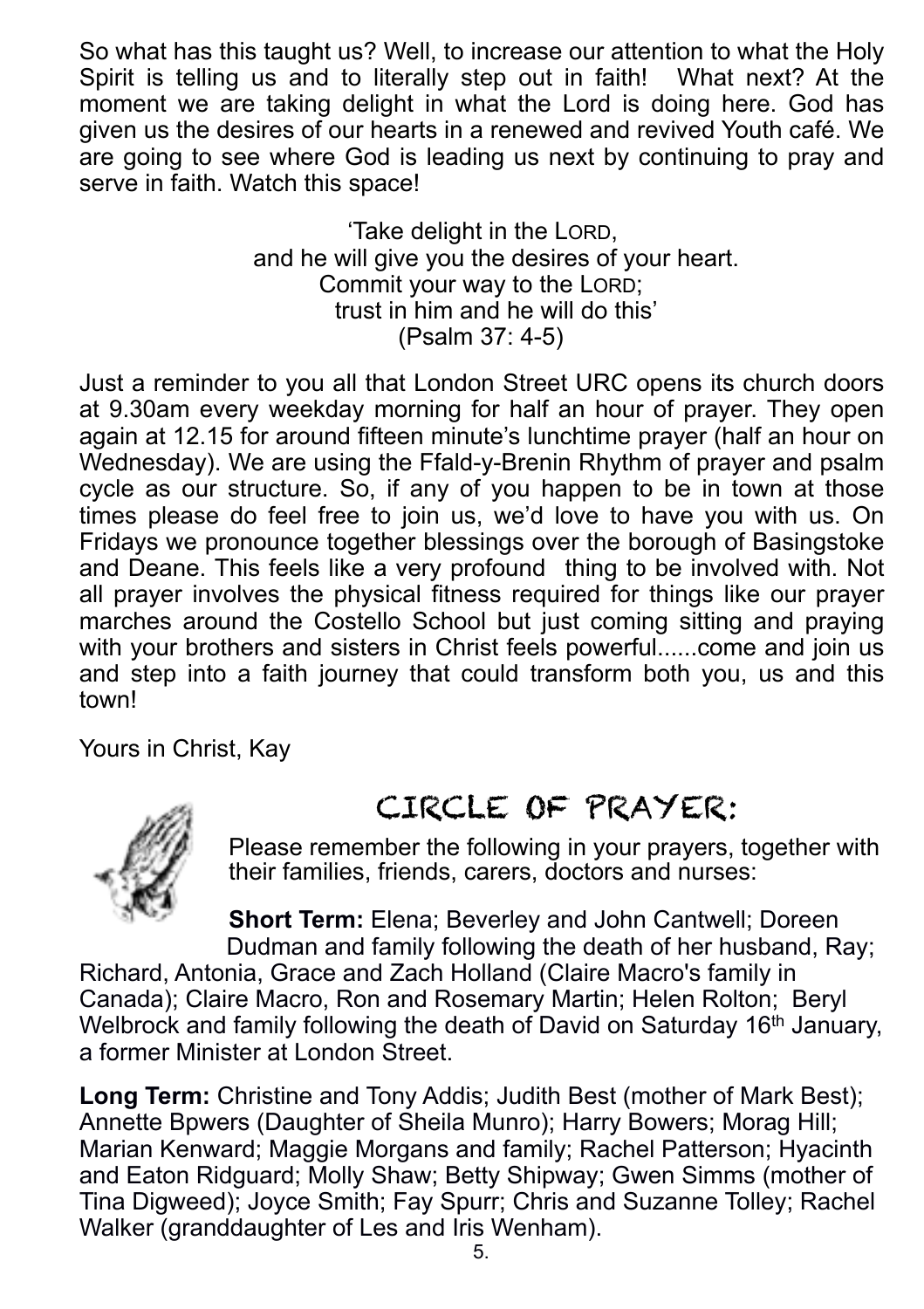## Flower Rota - February:



Liz Lindsay, Convener

## Happy  $\stackrel{\circ}{\mathbb{D}}$  Birthday Kay Cook, 82 years on 8 February Cade Martin, 16 years on 14 February Nathan Cox, 17 years on 14 February Alannah O'Neill, 18 years on 20 February



## Directory changes:

Christine Jones - 63 Pitman Close, Berg Estate, Basingstoke, RG22 6LU. Tel: 350014.

Grace Springthorpe - Basingfield Court, Huish Lane, Old Basing, Basingstoke, RG24 7BN. Tel of the home is 01256 321494.

## Request from Owen for photographs:

If you have any photographs of Louise and Paul's wedding, particularly inside the sanctuary, I'd be very grateful if you could forward them to me at my Email address. Louise and Paul were let down just 24 hours before their wedding by the photographer they had booked and they have very few photographs that are good enough to showcase in an album. Many thanks, Owen.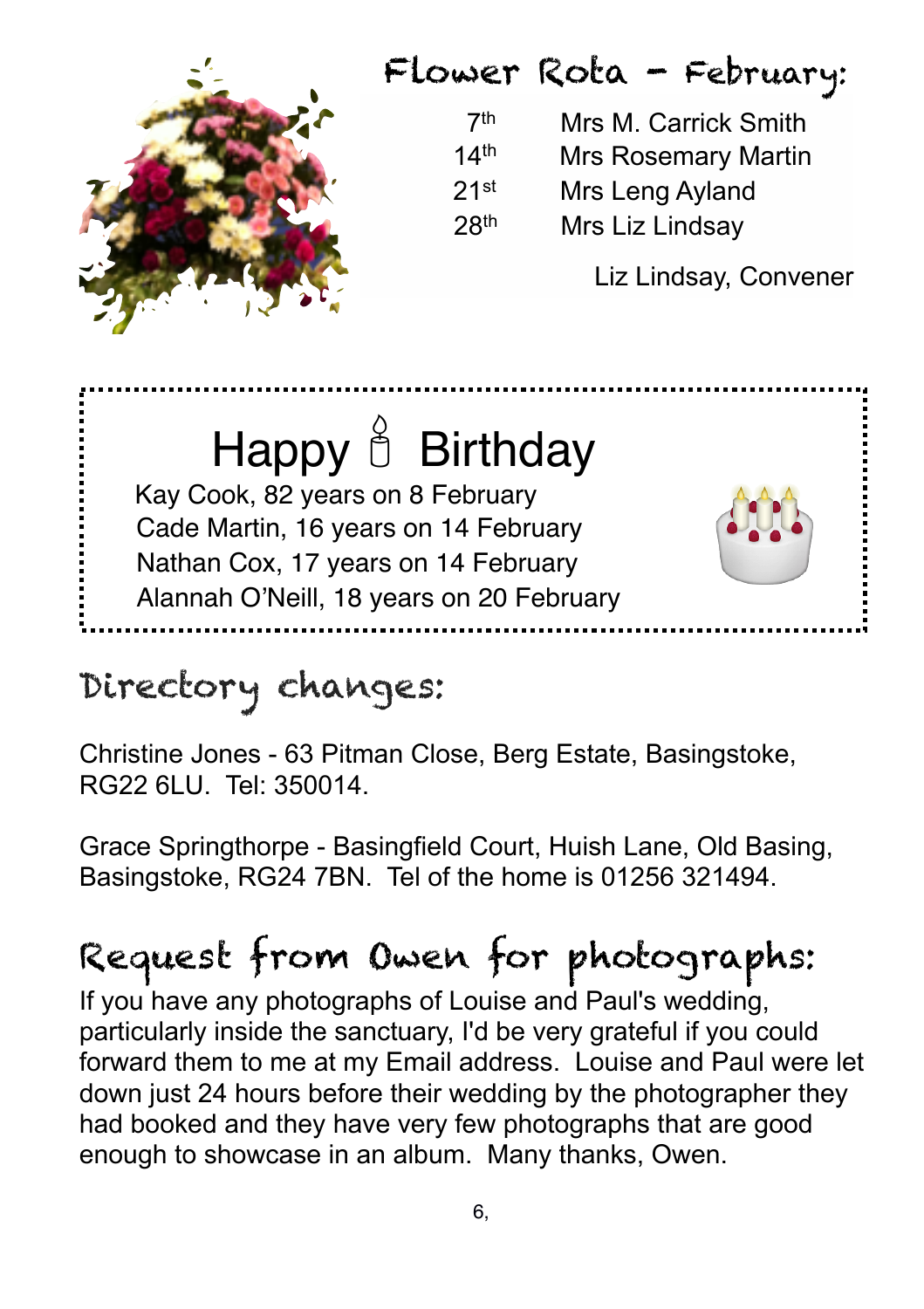## Daily Bible Readings for February:

|                  | Psalm         | <b>New Testament</b>       |    |                  | Psalm      | <b>New Testament</b>       |    |
|------------------|---------------|----------------------------|----|------------------|------------|----------------------------|----|
| 1 <sup>st</sup>  | 113           | Acts                       | 6  | 16 <sup>th</sup> | 93         | Acts                       | 17 |
| 2 <sub>nd</sub>  | 5             | $\mathfrak{c}$             | 7  | 17 <sup>th</sup> | 118: 15-29 | $\mathfrak{c}\mathfrak{c}$ | 18 |
| 3 <sup>rd</sup>  | 115           | $\mathfrak{c}\mathfrak{c}$ | 8  | 18 <sup>th</sup> | $9:1 - 16$ | 66                         | 19 |
| 4 <sup>th</sup>  | 6             | 66                         | 9  | 19 <sup>th</sup> | $119:1-16$ | 66                         | 20 |
| 5 <sup>th</sup>  | 46            | $\mathfrak{c}\mathfrak{c}$ | 10 | 20 <sup>th</sup> | 79         | Reflection                 |    |
| 6 <sup>th</sup>  | 75            | Reflection                 |    | 21 <sup>st</sup> |            | Reflection                 |    |
| 7 <sup>th</sup>  |               | Reflection                 |    | 22 <sub>nd</sub> | 48         | Acts                       | 21 |
| 8 <sup>th</sup>  | 92            | Acts                       | 11 | 23 <sup>rd</sup> | 80         | 66                         | 22 |
| gth              | 116           | 66                         | 12 | 24 <sup>th</sup> | $94:12-23$ | 66                         | 23 |
| 10 <sup>th</sup> | $7:1 - 11$    | $\mathfrak{c}$             | 13 | 25 <sup>th</sup> | 119: 17-32 | 66                         | 24 |
| 11 <sup>th</sup> | 117/118: 1-14 | 66                         | 14 | 26 <sup>th</sup> | 12         | 66                         | 25 |
| 12 <sup>th</sup> | 8             | $\epsilon$                 | 15 | 27 <sup>th</sup> | 119: 33-48 | Reflection                 |    |
| 13 <sup>th</sup> | 47            | Reflection                 |    | 28 <sup>th</sup> |            | Reflection                 |    |
| 14 <sup>th</sup> |               | Reflection                 |    | 29 <sup>th</sup> | 13         | Acts                       | 26 |
| 15 <sup>th</sup> | $77:1 - 14$   |                            |    |                  |            |                            |    |

#### ❉ ❉ ❉ ❉ ❉

## Stamp Recycling:

Someone recently asked my wife why I collected stamps at church. About 3 years ago Frank Tovey and his wife moved away to Lymington and gave up collecting the used stamps for the LEPROSY MISSION, so I volunteered to take the job over. Any stamps put into the large box in the Concourse marked 'USED STAMPS' I take home and trim them so that there is no more than 5mm of a single thickness border round each edge and then sort them into various categories such as UK 1st and 2nd class, large UK, Christmas stamps, special issues (Olympic etc) and foreign. They are then parcelled up and posted to the LEPROSY MISSION. I recently posted a package of about 4.1/2 lbs; goodness knows just how many stamps there were in the parcel!! I hope this explains why I collect stamps in church. Les Wenham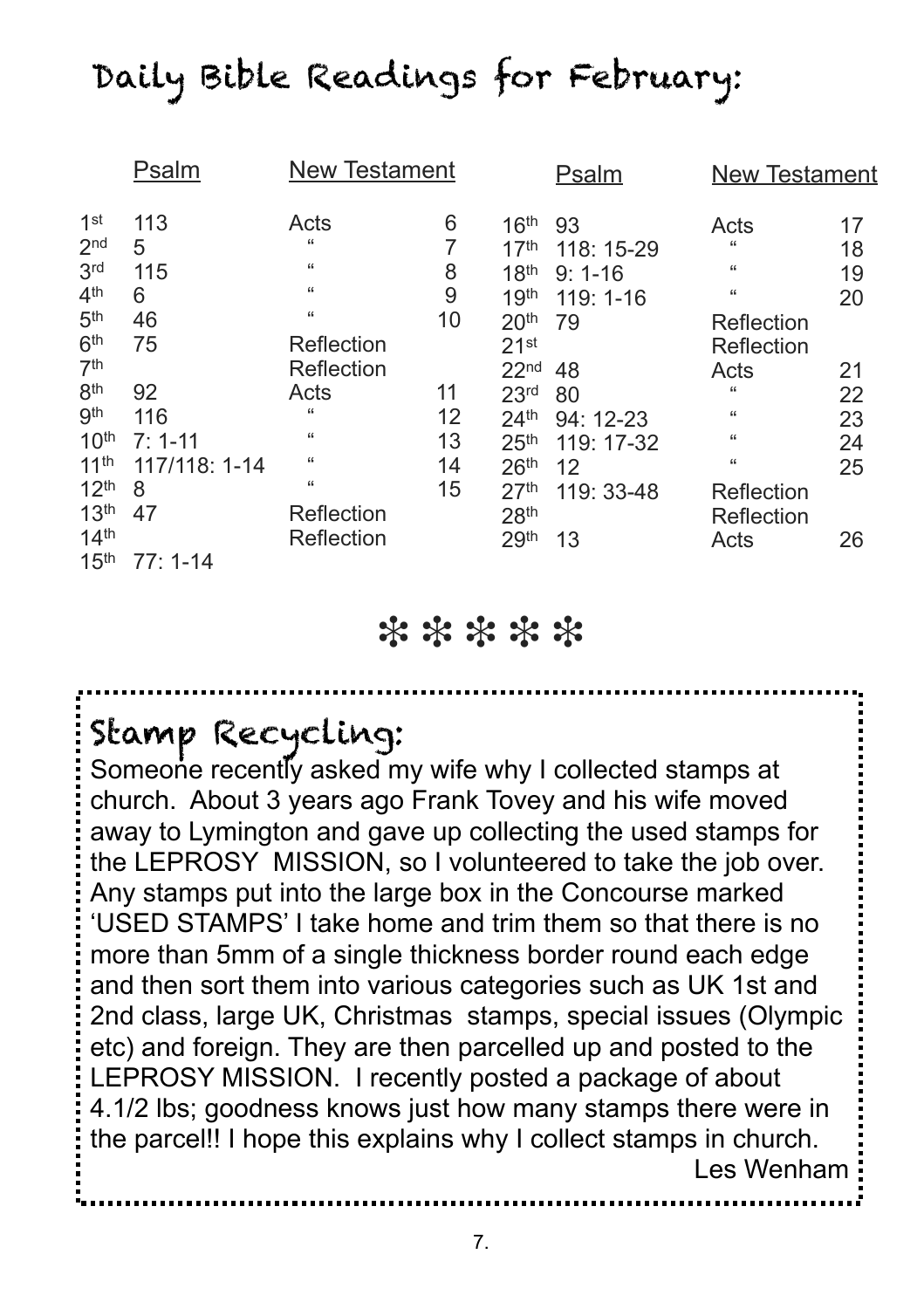## Prayer Focus:

Psalm 42 verse 5: 'Why are you so cast down, O my soul? Why so disturbed within me? Put your trust in God for I will yet praise Him, my Saviour and my God…'

The turn of the year is a time to take stock, to look back at the year passed, with many mixed emotions no doubt, but more importantly, looking forward to the uncertain future.

Does it seem that the world is in even greater turmoil than it was a year ago?

Refugees and asylum seekers; terrorist atrocities; natural disasters; historic child abuse revelations; increasing need for food banks; housing crises and homelessness…the list seems to lengthen. Where is God in all this? Not a new question, if you read the Psalms; men and women have been asking it over many generations.

Jesus was born, lived and died to assure us that, if we believe and put our trust in Him, we are forgiven; we are renewed, and we have the hope (promise) of a future life with Him.

From the middle of February we again enter the period of Lent, a great opportunity to refresh our spiritual life, to read those Psalms that wrestle with this perplexing question and perhaps to meet with others to deepen our knowledge and understanding of where God is in our lives and what He wants from us…for He has a purpose for each of us individually as well as for us as a Church. Lenten resolutions should be more serious than those at New Year as they could influence that hope for the future that we are promised. '….those who hope in the Lord will renew their strength. They will soar on wings like eagles….' (Isaiah 40 v. 31a). That's a promise worth holding on to unless, I suppose, you have no head for heights!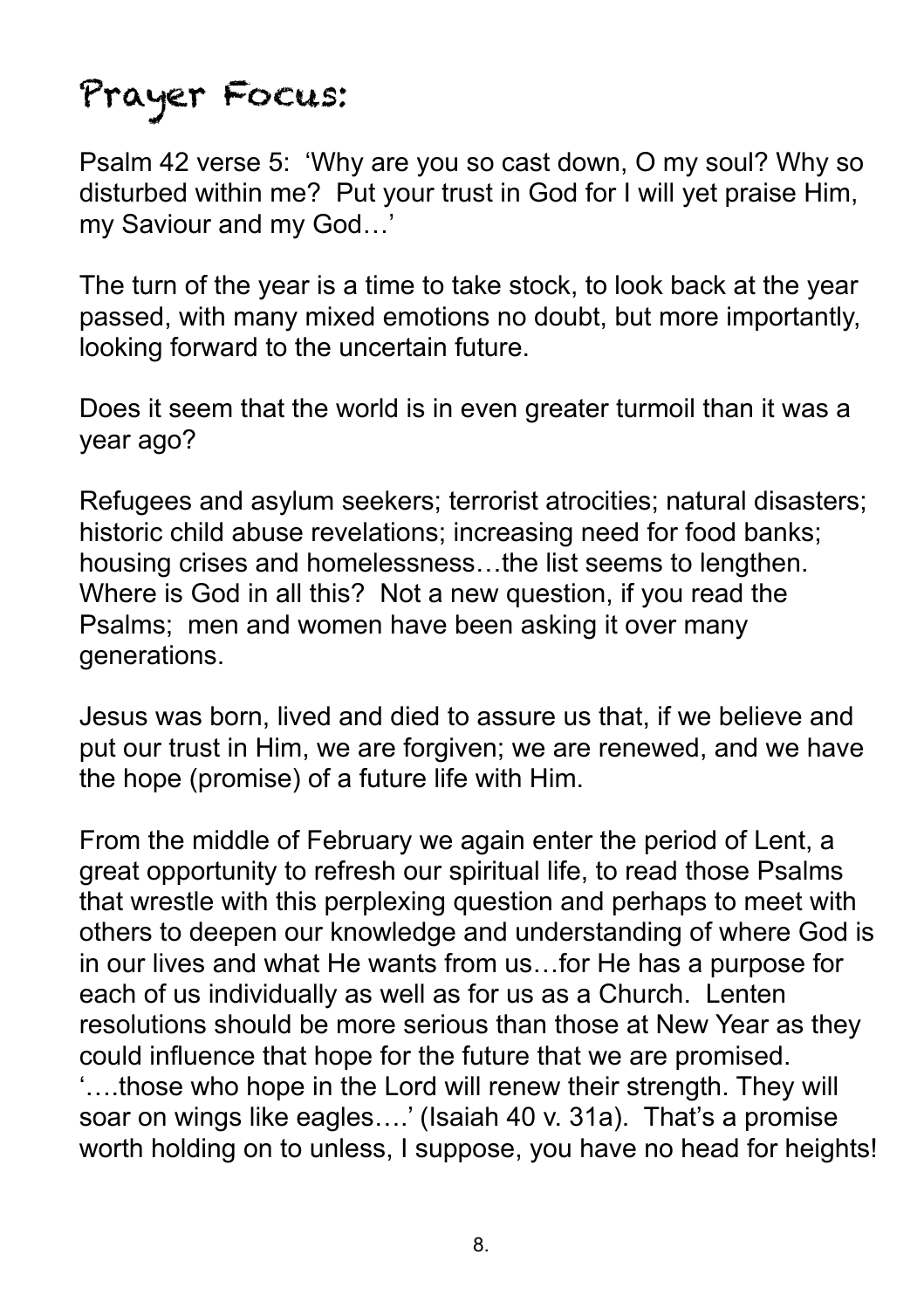## Lighthouse Church:

The Wessex Synod is inviting all local URC churches to register as a Lighthouse Church and share in the ministry of helping those in the UK caught up in a natural disaster.

Whenever disaster strikes Samaritan's Purse is ready to respond at a moment's notice. Previously this has been internationally but earlier this year that experience enabled us, working with both local authorities and, more importantly, church volunteers, to help those affected by flooding on the Somerset levels, and we have now set up a UK Disaster Response Team (The Team).

Natural disasters can hit with little or no warning. In a matter of minutes, the unforgiving power of wind and storm can destroy homes and rob people of their most treasured belongings, turning lives upside down. The Team, made up of trained Samaritan's Purse Disaster Responders and Billy Graham Evangelistic Association Rapid Response Chaplains together with local church members, can show God's compassion through practical support and care. The Team aims to serve the most vulnerable victims. typically the elderly, those with low or no income or no insurance. Sometimes the best help we can give is to take time to talk and listen as they tell of their nightmare experience - being a light in the midst of their darkness. The Team believe that responding to the needs of those who have been devastated by disasters is fulfilling the role of the Good Samaritan and is in keeping with Christ's command to "go and do likewise" (Luke 10).

The Team are now seeking churches within the Synod to partner with them to create a locality-based ability to respond wherever disaster or need occurs. The Team brings trained assessors, together with tools and equipment, but it is local church volunteers that can provide a volunteer workforce, showing practical love and care, the ability to connect with victims and be there for them in the long term.

Could we at London St. be part of this exciting project, helping our neighbours and community if a local disaster happens? A church that partners with the Samaritan's Purse and Billy Graham Evangelistic Association Disaster Assistance Response Programme is referred to as a Lighthouse Church. To become a Lighthouse Church, The Team are looking for the following support:

 • to be the eyes and ears locally to inform The Team of situations that may be relevant in the context of a potential Disaster Response;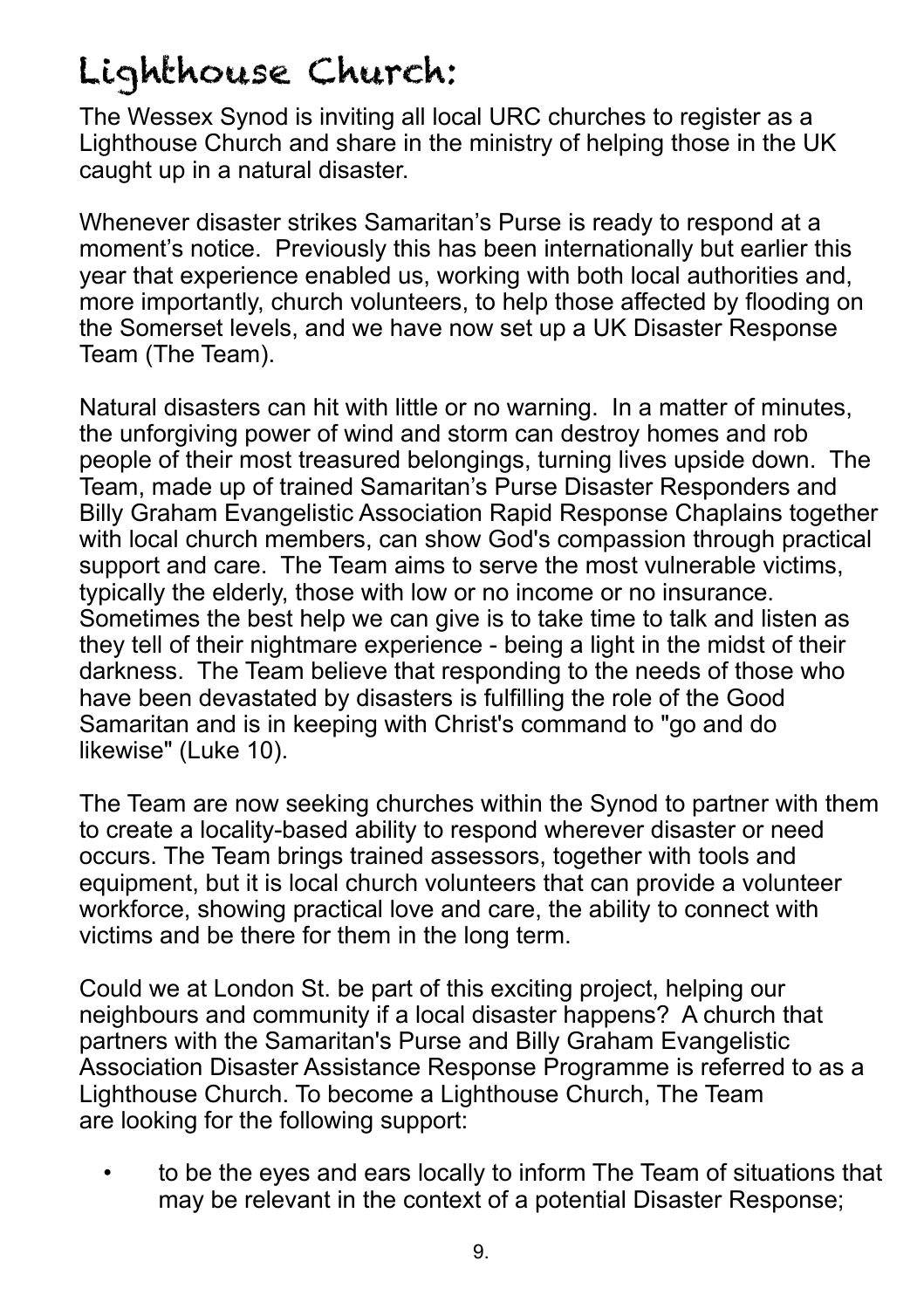- to support The Team with office accommodation and facilities for an initial base of operations during the assessment phase prior to any deployment;
- to help The Team in communicating to the congregation and other local churches so that volunteers can be gathered to support a deployment;
- to walk with The Team during a deployment with volunteer support, local information and guidance in the context of the local situation;
- to follow through after a deployment with any who need spiritual support, especially for those who have made a profession of faith;
- to pray with us during any deployments, even if they do not directly affect the area.

Want to know more? Then come along to the event at Gosport URC, Bury Road on the 13th February. The day will run from 9am (registration) and will finish at approximately 4.30 pm - lunch will be provided. It promises to be a very interesting day.

Anyone interested would need to register themselves at [www.billygraham.org.uk.](http://www.billygraham.org.uk/)

Duggie Dug Dug's (Doug Horley's) exciting Crazy Science family praise party has gone down an absolute storm as he has toured it around the UK. Children under 11 and adults will love it. It's full of songs, puppets and some really fun and jaw-dropping visual experiments involving dry ice and other chemicals. The idea is to help people appreciate our amazing God through the incredible world He's made and it's an ideal opportunity to bring along non-church family and friends. Don't miss it! "Doug is a writer and recording artist signed to EMI/Thankyou Music and Elevation Music and has recorded numerous CD's and DVD's. Some years ago his song, "We Want To See Jesus Lifted High", was chosen as the theme for the Global March for Jesus event and was sung in 176 countries by some 25 million people. His songs have been used by churches across the planet and he travels the UK, Canada, Africa and many other countries putting on family concerts."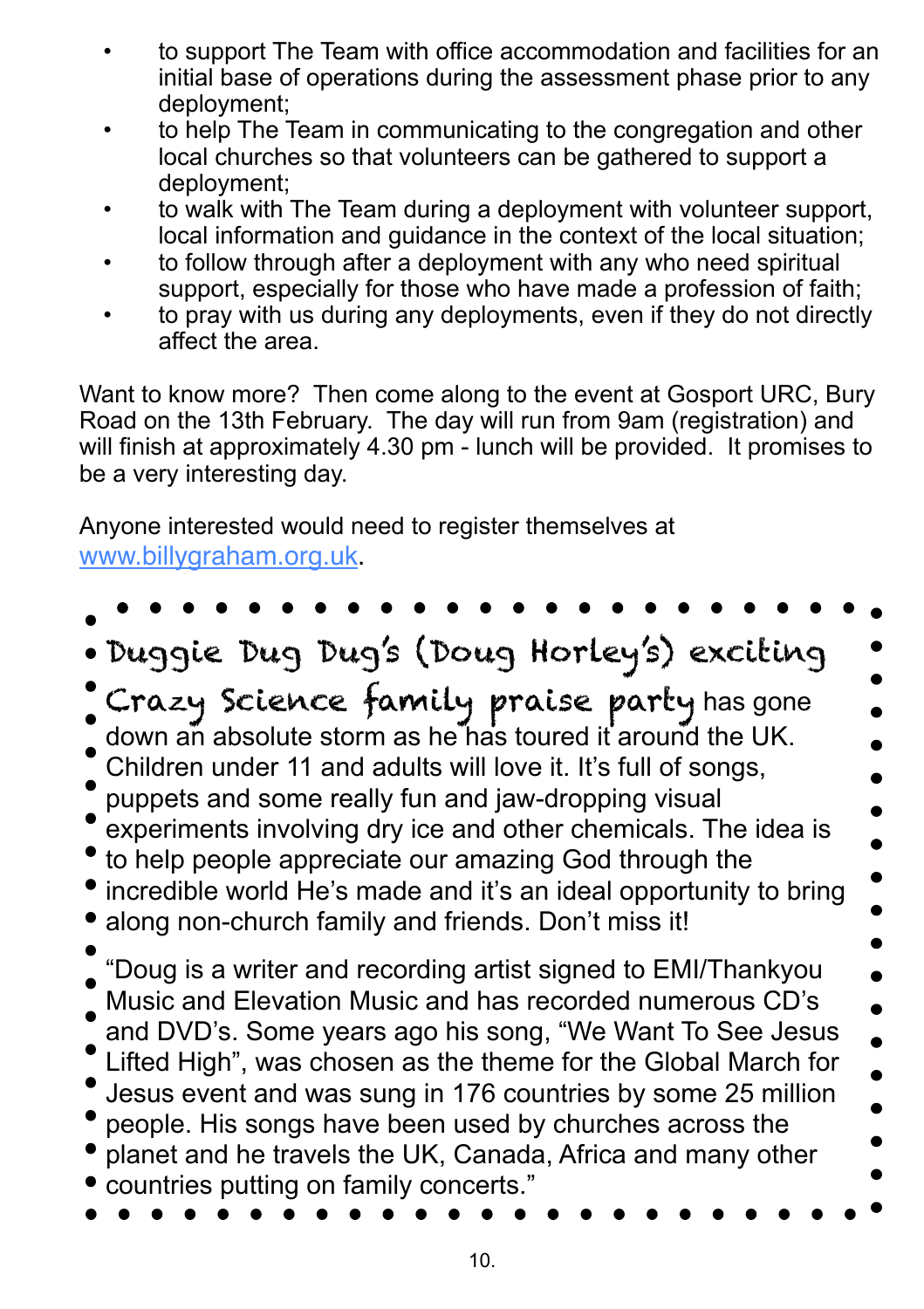## Connect to our Synod

As well as being Synod Clerk, I am, of course, a member of a local church. And so I'm very aware that sometimes what is going on in the Synod seems a bit distant. Our focus, quite rightly, is on our everyday discipleship as we seek to follow Christ and serve him in and through our local church community and in the wider world.

But I also believe that the Synod can help us in all this. The Synod, after all, is just "us". As individuals we gather to support and guide one another within our local church family; as local churches we gather into Synods for support and guidance.

But that connection is much harder to sustain because of the physical distances between us. However, technology can help us!

I hope you know that last September we launched a new Synod Website (if you didn't know before, you do now!). On this website you will find amongst other things;

- Practical advice
- Details of the people you can contact for help
- A calendar of all the events happening in the Synod and how to take part
- A Newsletter which is published twice a month and includes news of our churches

So next time you go on-line to check your e-mails or shop, why not enter: [http://wessexsynod.urc.org.uk](http://wessexsynod.urc.org.uk/) and add it to your favourites. Visit often. Stay connected!

Of course, some of you won't have internet access. So perhaps someone in the congregation who does, would be willing to print out the Newsletter, watch out for website information which is of interest to your church and help to keep us all connected.

With love and best wishes

Sue Brown Synod Clerk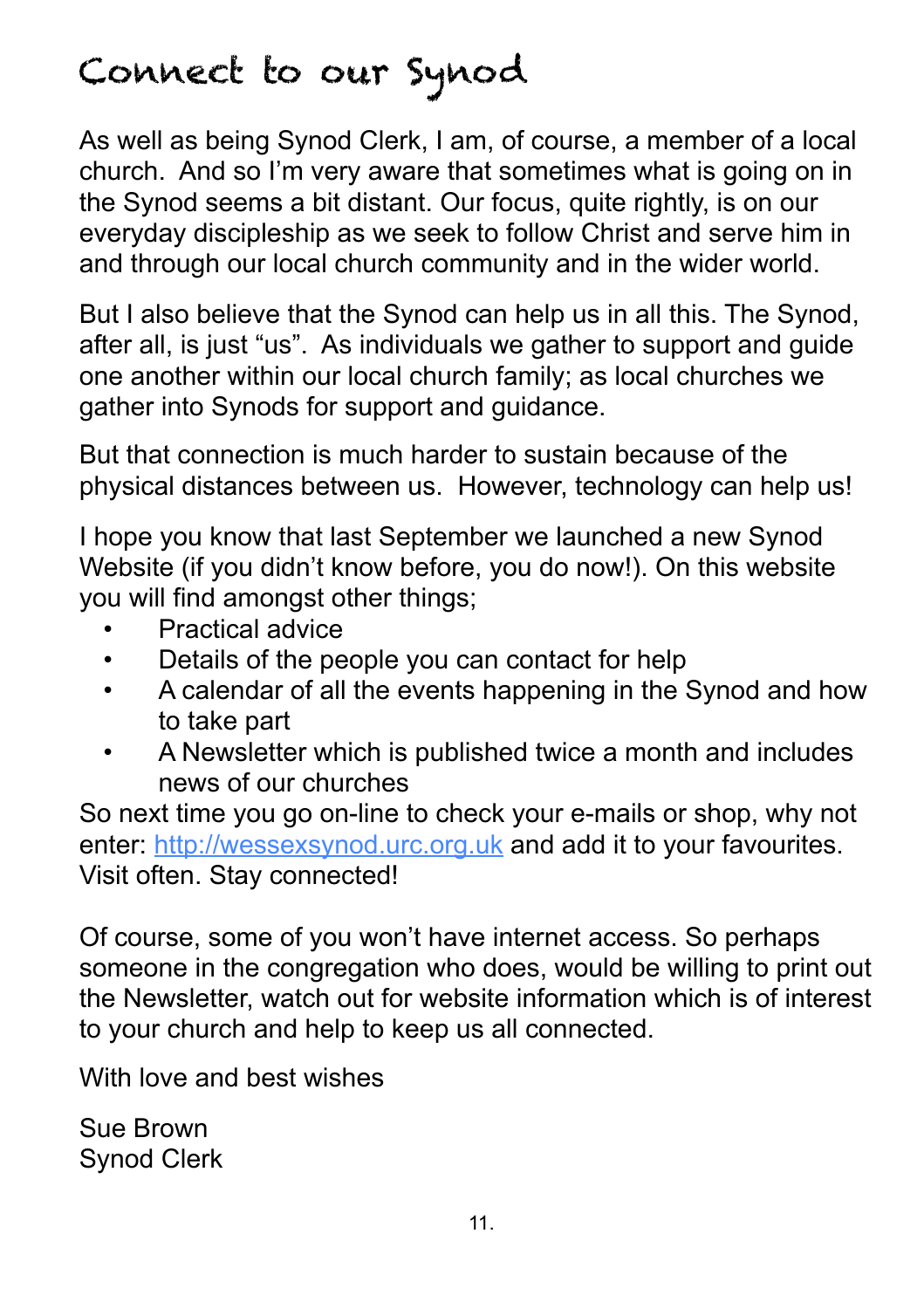### Tadley 'Old Meeting'

Services every Sunday morning at 10.30 am Prayer time before the service from 10.00 am

#### **Preachers list for February Melcome Rota**

| 7 <sup>th</sup><br>14 <sup>th</sup>    | Rob and Jan Lloyd<br>$\dddot{\bullet}$<br>$\cdots$<br>Kay Blackwell.<br>$\cdots$<br>$\ddotsc$<br>This is a cafe-style service. | George and Ena<br>Mandy and Dave B   |
|----------------------------------------|--------------------------------------------------------------------------------------------------------------------------------|--------------------------------------|
| $21$ <sup>st</sup><br>28 <sup>th</sup> | Sydney Shore (Communion)<br>Seb Allwright<br>$\cdots$<br>$\cdots$                                                              | <b>Ladies Cell</b><br>Janet and Paul |

**6th March** - Mark Ward.

❀ ❀ ❀ ❀ ❀

## Really? - "9 Qs To Ask The Man You Want To Marry"!

I recently read an article that appeared on the "Your Tango" website by Author [Carly Spindel](http://www.yourtango.com/users/carly-spindel) titled *"9 Qs To Ask The Man You Want To Marry, BEFORE The Wedding."* Now, I have to confess that I don't usually go around reading articles about marriage advice. However, I was intrigued by the title and so I read a little further on. In the article Carly asks (and answers) a number of intriguing questions such as; "Why do you want to spend eternity with me?" Of course my normal male response to this question would be to answer "because I do" smile sweetly and hope I can get back to whatever it was I was doing before the question came up as soon as possible.

On the other hand it *is* an interesting question. Why *do* I want to spend eternity with my wife? It may come as a surprise to some but primarily I think it's because I genuinely feel that, after 32 years of marriage (Or is it 33? I'll check with Julie later on – she'll know!), we are pretty inseparable (or, to paraphrase Genesis *'two individual people that were separate, have now become one'*) but it's also because she after all, is my best friend, my confidant, my lover, my soul mate, my best supporter and my encourager...... and she is also willing to cook my tea and do the ironing too! Talk about devotion!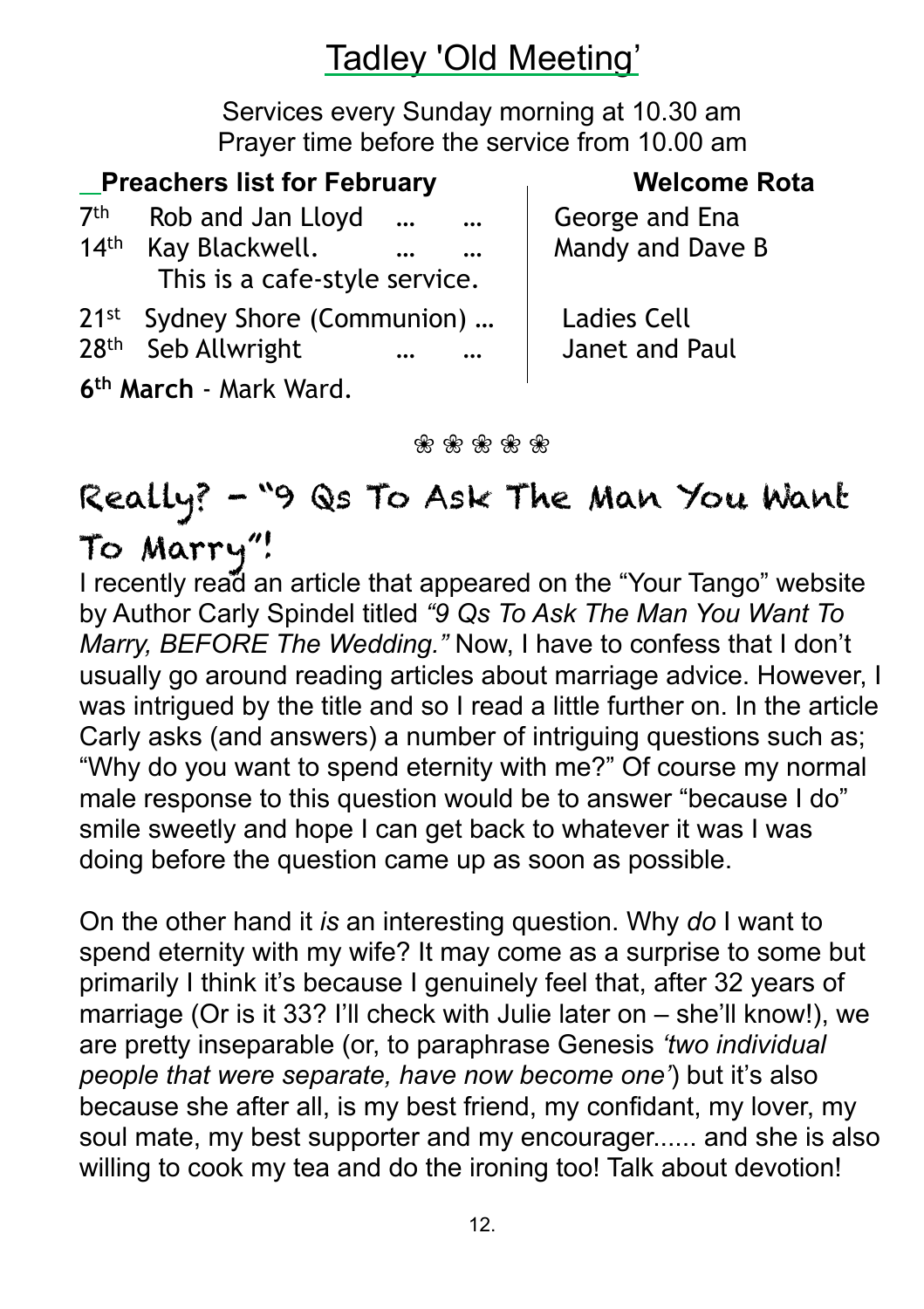You know, we still have fun together, we still spend time together, we pray together (every day) and we always share our hopes and fears with each other (although normally, as a man, it does take me several hours longer to pluck up the courage to do this than it does Julie). The funny thing is, I'm pretty sure that if you asked Julie the same question, that she would say pretty much the same thing! Now, it's certainly not because there is anything superhuman or special about either me or my wife Julie (although personally I think she is both special and must be superhuman to put up with me). No, rather it's simply because we have, and we continue to, take time every day, every week and every month and year, to invest in each other and in our marriage. We treasure what we have and we don't want to lose it – but we also know that we can continue to improve it and make it better (and we have!). We take time to find out how we are each doing, we forgive each other and ourselves when things go wrong (we make quite a few mistakes along the way – mostly mine of course!), and we both take responsibility for having fun. That's partly why we have always enjoyed helping to run the *Marriage Course* with our close friends Paul & Janet and Pam & Lionel. It's just such a great opportunity for us to remind ourselves about all the things that should go into making and maintaining a great relationship over a whole lifetime (eternity?) of marriage......and to be able to share that with all of the many other great couples that we have met since we started running the courses very many years ago.

If you are interested in attending a marriage course, we will be starting a new course in April this year. For further details email [contact@tadleyurc.com.](mailto:contact@tadleyurc.com)

*Mark Ward*

#### Christmas Charity Offerings at London Street: The total collected over the three services and since is £593.92.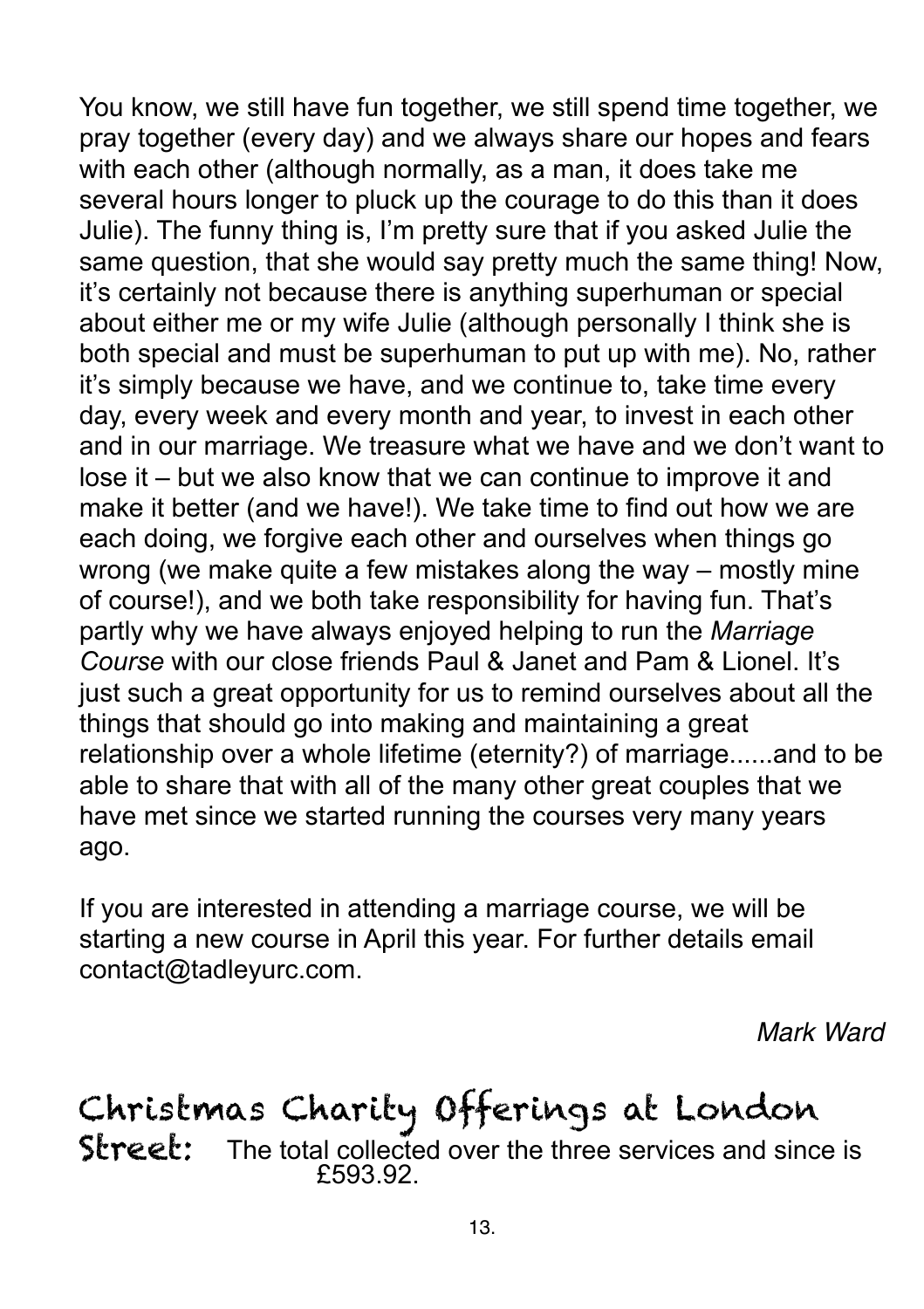



# **OPEN THE BOOK**

#### **Informal Gathering**  *Friday 5th February 2016 7-9pm Christ Church Chineham, Basingstoke Hampshire RG24 8LT***.**

**Come and meet other team members delivering OtB in our area. An evening to celebrate, and to share experiences of delivering OtB and to encourage each other in taking this into more schools.** 

**Local teams will be giving feedback of their experiences including: Starting up with a small team The effect on churches of a multi-church team An after-school presentation of OtB to parents – 90 adults and children attended! Multi-church team(s) in multi-schools – a serious admin job this!** 

**New OtB material. Currently being road tested with an expected 2016 release.** 

*Time to share; time to ask questions; time be excited!* 

*Not in a Team – come and hear what is happening – if this excites you we will find you a Team to join!* 

**Drinks and nibbles provided** 

RSVP to David Josey: [david.josey@bcen.org.uk](mailto:david.josey@bcen.org.uk)

**BCEN: Basingstoke Christian Education Network Supporting schools in student spiritual, moral, social, cultural development**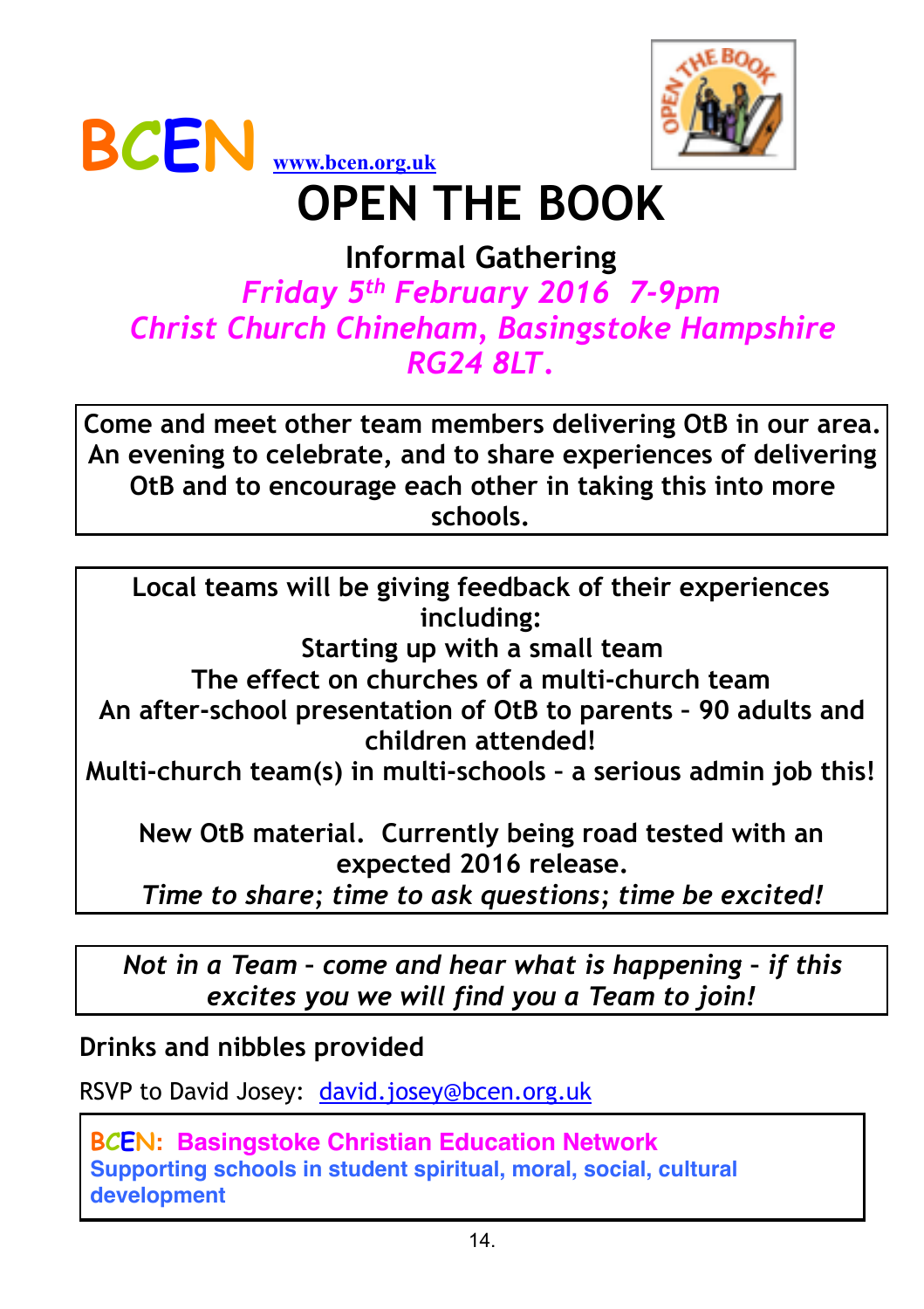# Dates to note at London Street, unless otherwise stated:

| February: |
|-----------|
|-----------|

| Fri | 5 <sup>th</sup>  |                    | 7 - 9pm 'Open the Book' at Christ Church, Chineham<br>(see page 14)              |
|-----|------------------|--------------------|----------------------------------------------------------------------------------|
| Sat | 6 <sup>th</sup>  |                    | 6.30pm Barn Dance at Sarum Hill Centre in aid of<br><b>Basingstoke Food Bank</b> |
| Sun | 7 <sup>th</sup>  | 8.30am             | Prayer Breakfast led by Ian and Jenny<br><b>McCloy</b>                           |
|     |                  |                    | 10.30am Worship - The Minister and Seb Allwright                                 |
| Wed | 10 <sup>th</sup> | 7.30pm             | <b>Elders' Meeting</b>                                                           |
| Thu | 11 <sup>th</sup> |                    | Last Day for Youth Café                                                          |
| Fri | 12 <sup>th</sup> | 7.30pm             | An evening with Seb Allwright at Tadley Old<br>Meeting                           |
| Sun | 14 <sup>th</sup> | 10.30am            | Worship - Mrs Vivien Gerhold                                                     |
|     |                  |                    | <b>DEADLINE FOR ARTICLES FOR</b>                                                 |
|     |                  |                    | <b>MARCH ISSUE OF FOCUS</b>                                                      |
| Wed | 17 <sup>th</sup> |                    | 10.15am 3C's meet in the Oasis Café                                              |
| Sat | 20 <sup>th</sup> |                    | 3.00pm Elders' Quarterly Tea                                                     |
| Sun | 21 <sup>st</sup> | 10.30am            | Worship - Revd Ian Bentley, including Holy<br>Communion                          |
| Mon | 22 <sup>nd</sup> |                    | Youth Café reopens                                                               |
| Thu | 25 <sup>th</sup> | 2.00 <sub>pm</sub> | Friendship Hour - ????                                                           |
| Sun | 28 <sup>th</sup> |                    | 10.30am Worship-The Minister                                                     |
|     |                  | 3.00 <sub>pm</sub> | Doug Horley's crazy science concert<br>(see page 10)                             |

## Forward Dates:

#### **March:**  Wed 9<sup>th</sup> 7.30pm Church meeting Sat 26<sup>th</sup> 3.30pm Messy church **April:**  Sun 17<sup>th</sup> 10.30am Worship inc. communion followed by **Annual Church meeting, inc. lunch**

**Mission Statement** *"To Live God's Love in Church and Community"*